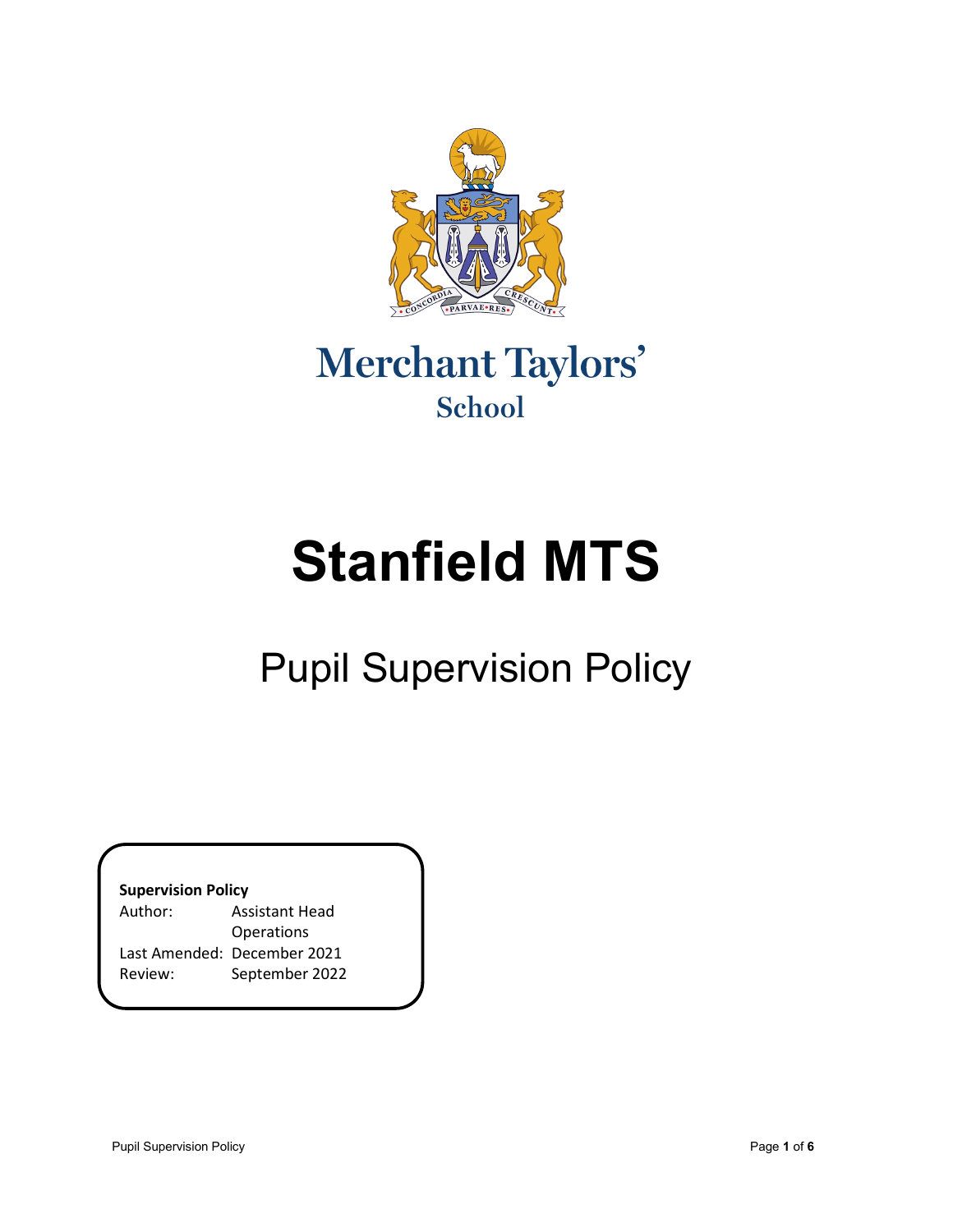#### **1. INTRODUCTION**

Stanfield Merchant Taylors' is fully committed to ensuring the safety and proper supervision of all pupils throughout the school day and at all other times when pupils are under the care of the school, both on and off the school site.

#### **2. CONTACTING THE SCHOOL DURING THE SCHOOL DAY**

The school's reception and switchboard are manned from 7:30am until 4:30pm during term time during the school day. The receptionists will answer phone calls, respond to emails, pass on messages to pupils and staff and deal with inquiries from visitors during this time. At other times, messages may be left on the school answer phone. The reception telephone number is 0151 924 1506

#### **3. PUPILS' ARRIVAL**

#### **Stanfield Main Site**

The school opens at 8.20am. Pupils may not enter the school before this time unless they are attending Breakfast Club which starts at 7:15am or for a pre-arranged private music lesson (in which case they will be met at the front door by the relevant peripatetic music teacher). To enter the school for Breakfast Club, parents ring the bell and a member of Breakfast Club staff will meet them at the door.

The automatic doors open from 8.20am and the entrance area is manned by a member of SMT and/or a member of teaching staff. An additional member of SMT is on Gate Duty along with a member of the caretaking staff to greet and supervise pupils as they arrive with parents or on school buses and also to ensure that the car park gates are closed, and all pupils enter on the pathway.

#### **Junior Boys' Site**

The school opens at 8.20am at which time boys are allowed to enter the school and go to their classrooms where they are supervised by class teachers.

Junior boys based on the Junior Boys' site who attend Breakfast Club are supervised walking down at 8.20am by members of staff from Breakfast Club.

A member of SMT is on Gate Duty at the main gates to the MTBS site to greet and supervise pupils as they arrive with parents or on school buses.

#### **4. DURING THE SCHOOL DAY**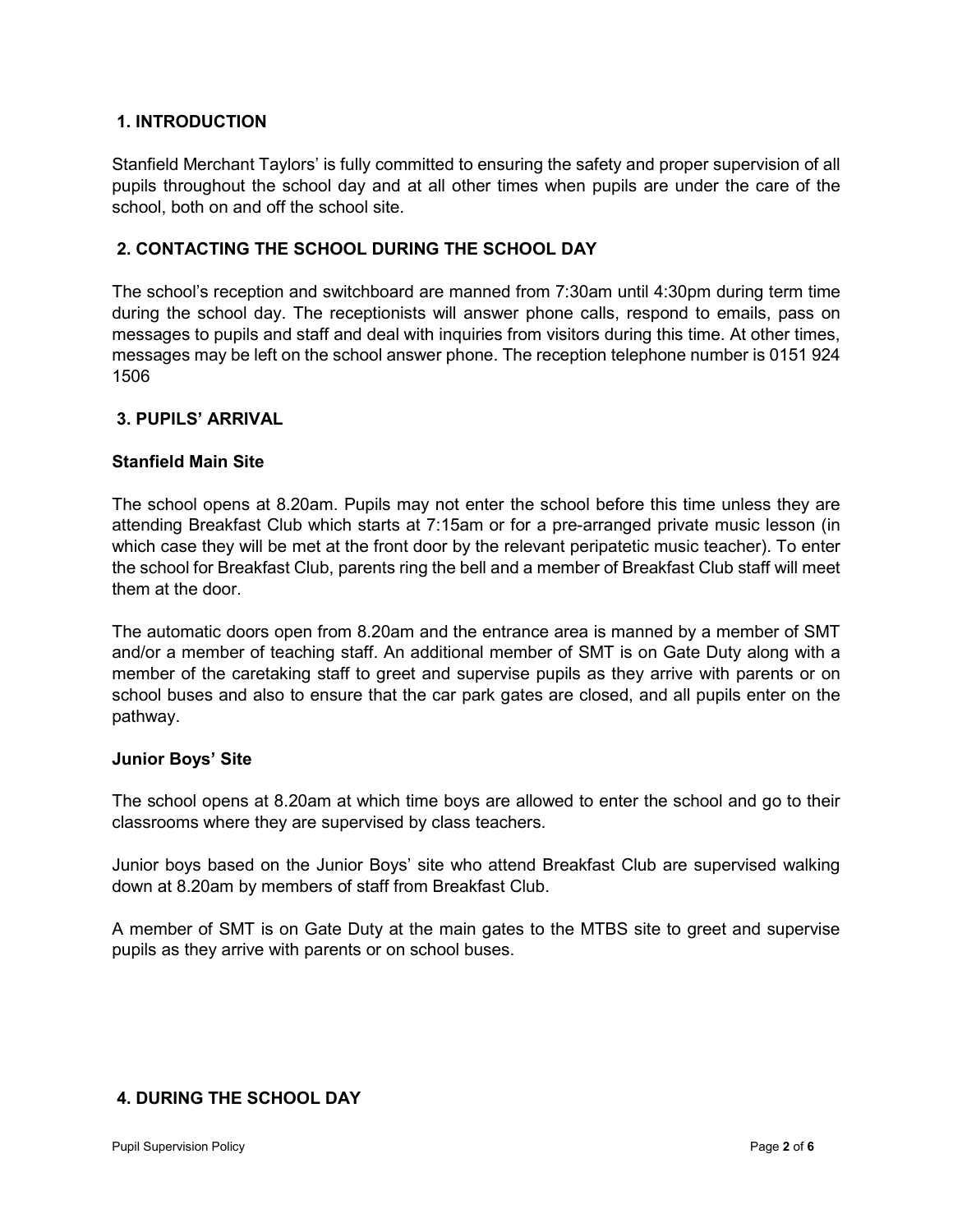#### **4.1 REGISTRATION**

All pupils are registered at 8.40am and 1:05pm.

Instructions for parents about informing the school of a child's absence before morning registration are set out in the Parents' Handbook.

If a pupil is absent without explanation, their parents or a family member will be contacted to ascertain the reason for their absence.

If pupils are late arriving to school, they are signed in by Mrs Avery (Stanfield site) or Mrs Lamb (Junior Boys' Site) before joining their classes.

#### **4.2 IN CLASS AND MOVING AROUND THE BUILDING**

Pupils wishing to leave a lesson for any reason must ask permission. If they need to see the School Nurse, in the case of younger pupils, the teacher may arrange for them to be escorted by another pupil or, for infants, an adult. Staff have timetables of pupils who are attending music tuition in school and the visiting music teachers collect pupils from the classrooms and escort them back.

Pupils are allowed to leave during lessons to use the toilets, but they are encouraged to wait for the end of the lesson. In certain medical situations pupils may be allowed to leave the classroom at will; staff are made aware of particular arrangements affecting such pupils..

It is not normal practice for a pupil to be sent out of class for poor behavior. Very rarely, it may be in a pupil's best interest or in the interest of the rest of the class for a pupil to be sent out of a lesson because they are interrupting the learning of others or because they are upset. When this occurs, the teacher will ask a member of support staff to supervise the pupil either to another class, for a short break outside the room, or sometimes for time out a pupil may walk round the school with a member of support staff for a 'cooling off' period before they are introduced back into the class.

In the case of teacher absence, lessons are always covered by another teacher or teaching assistant level 3 for cover only.

#### **4.3 OUTSIDE LESSON TIME**

All members of the teaching staff take their share of supervisory duties according to a rota that covers morning breaks, and lunchtime. Supervisory duties cover designated areas, and all staff receive Risk Assessments for all areas regardless of where their specific duty is located. If a member of staff is unable to do their duty (absence/another commitment etc.) the duty will be covered by another teacher. This is organized by the Assistant Head Operations and maintains maximum supervision at all times.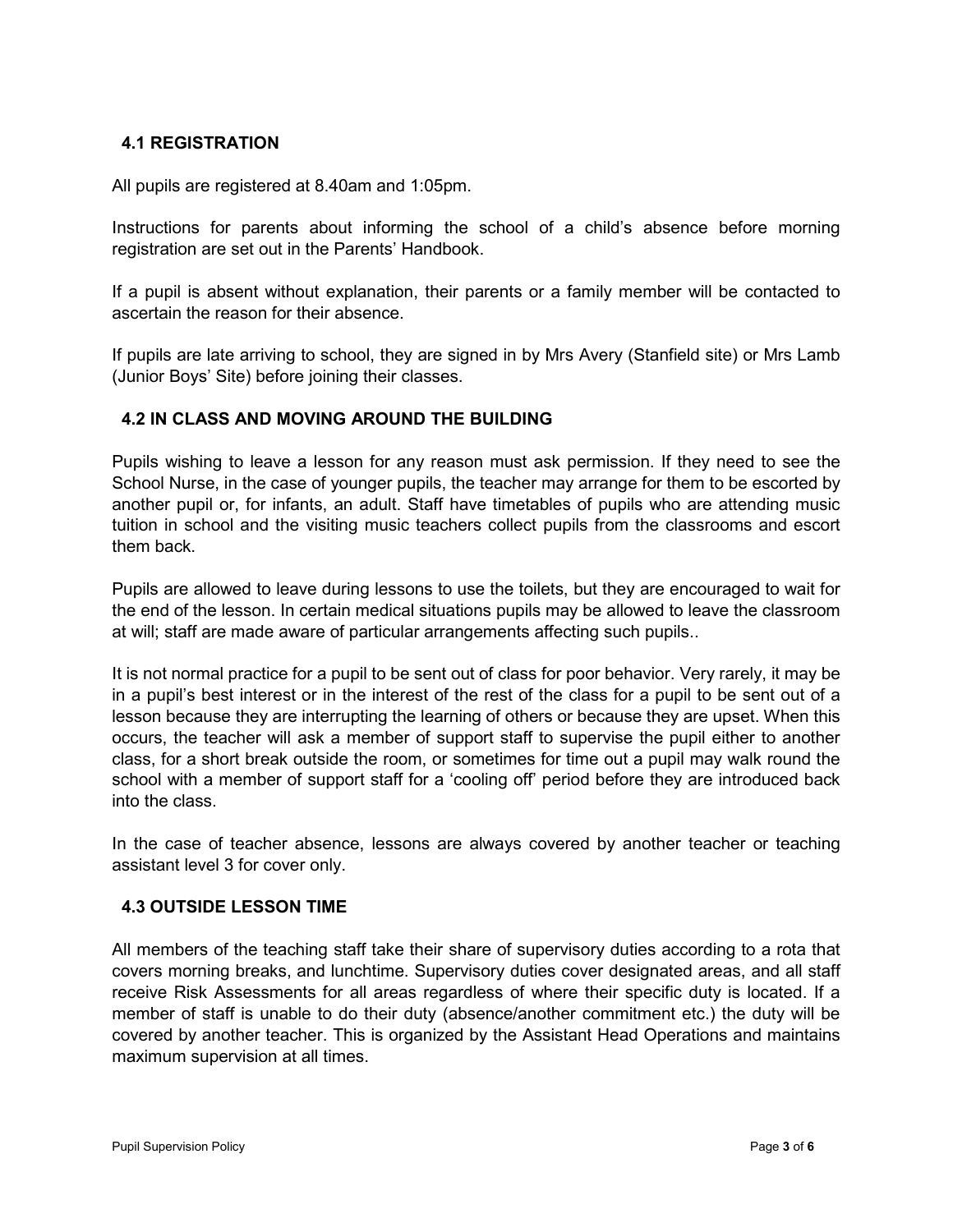#### **4.3.1 Morning Break**

#### **Stanfield Main Site**

Three members of the teaching staff supervise pupils on the playground. A third member of staff is on indoor duty monitoring the indoor toilets and entrance. The entrance is also monitored by the school secretary. A first aid trained member of staff will man the Medical Room.

#### **Junior Boys' Site**

Two members of the teaching staff supervise pupils on the playground. A third member of staff is on indoor duty and mans the First Aid Room.

If wet, teaching staff will remain with their classes indoors. Staff without their own form are asked to help cover to allow form teachers a short comfort break.

#### **4.3.2 Lunchtime**

#### **Stanfield Main Site**

Throughout lunchtime, members of the Welfare staff are deployed to supervise in and around the school. Teaching staff on duty help supervise pupils in the Dining Room and on the playground. A member of the Welfare staff supervises the main corridor to ensure pupils do not go upstairs unaccompanied. This is to ensure the safety of all pupils. The Medical Room is manned by a first aid trained member of staff or a Healthcare Assistant.

If wet, Welfare staff are deployed to supervise pupils in their classrooms. Members of the teaching staff on duty will supervise Reception children in their classroom as well as patrol the corridors in and around the classrooms.

#### **Junior Boys' Site**

Teaching staff will supervise pupils whilst they eat lunch in the Dining Hall along with a member of the Welfare staff. Welfare staff will supervise pupils on the playground. A first aid trained member of staff or Heathcare Assistant is available in the First Aid Room throughout lunchtime.

If wet, all staff to be available to help supervise pupils indoors along with Welfare staff.

#### **4.4 MEDICAL ASSISTANCE**

When the School Nurse/Healthcare Assistants are not on duty or cannot be found in the medical room, for example because they are attending to someone elsewhere in the building, they can be contacted by phone via reception. These numbers are made available to all staff.

First aid boxes and defibrillators are in all potentially high-risk areas, as well as in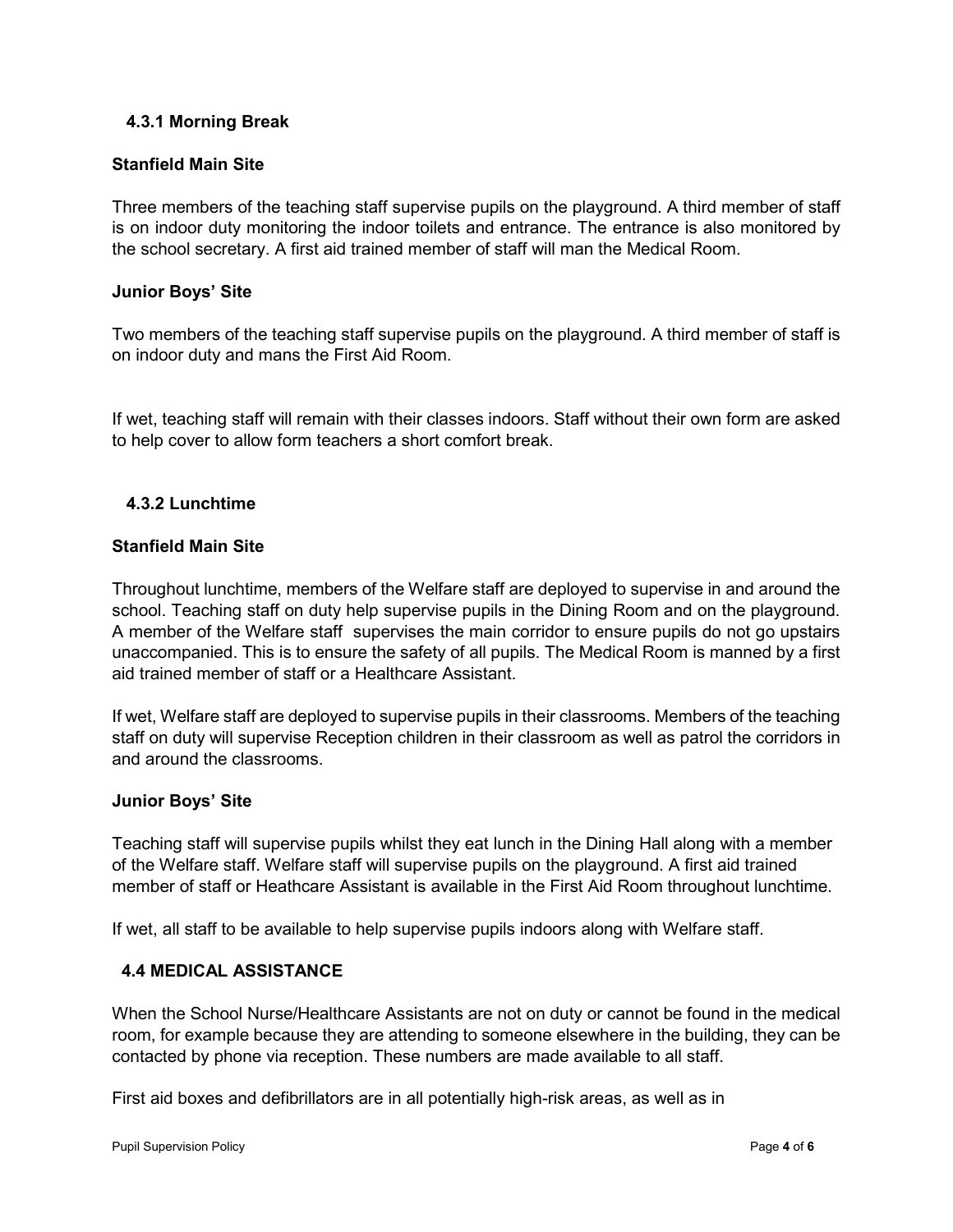the Medical Room.

A number of members of the teaching and support staff are First Aid trained and cover medical duties at break and lunchtime. The medical room is always supervised by a First Aider during these times. Lists of First Aiders are provided by the School Nurse/Healthcare Assistants to all staff. The receptionists can also contact additional First Aiders if necessary.

#### **5. PUPILS' DEPARTURE AT THE END OF THE SCHOOL DAY**

#### **Stanfield Main Site**

For Reception and Year 1 the pupils are brought to the front park via the side gate to be collected by parents.

For Years 3 and 4 teachers lead the pupils to the front car park via the door to School House where they are handed over to parents.

For Years 2, 5 and 6 teachers lead the pupils to the front car park via the Main Entrance where they are handed over to parents.

Infant bus children are escorted by members of staff to the bus collection areas. Junior pupils are sent by their teachers to the areas and registered by the member of staff on bus duty.

Infant pupils are escorted by members of staff to Aftercare. Junior pupils are sent by their teachers to Aftercare and are registered by the Aftercare Leader in the Hall.

Any changes to pupil collection at the end of the day are communicated through the school secretary. No pupil will be put onto a school bus if there is any doubt as to whether the pupil is on the bus. The school secretary will contact the parents by phone to double check on arrangements.

Parents collecting from Aftercare ring the intercom at the main entrance and are met by a member of the Aftercare staff who will hand pupils over to parents.

A member of SMT is on Gate Duty along with a member of the caretaking staff to supervise pupils as they arrive with parents and to ensure that the car park gates are closed.

#### **Junior Boys' Site**

Pupils are led to the main entrance where they are handed over to their parents. Pupils getting on school buses are supervised by my member of SMT on gate duty.

Pupils attending Aftercare or who get a 'Late' bus will be collected and escorted down to the main Stanfield site by members of the Aftercare team. They are checked off on the register before leaving the Junior Boys' site.